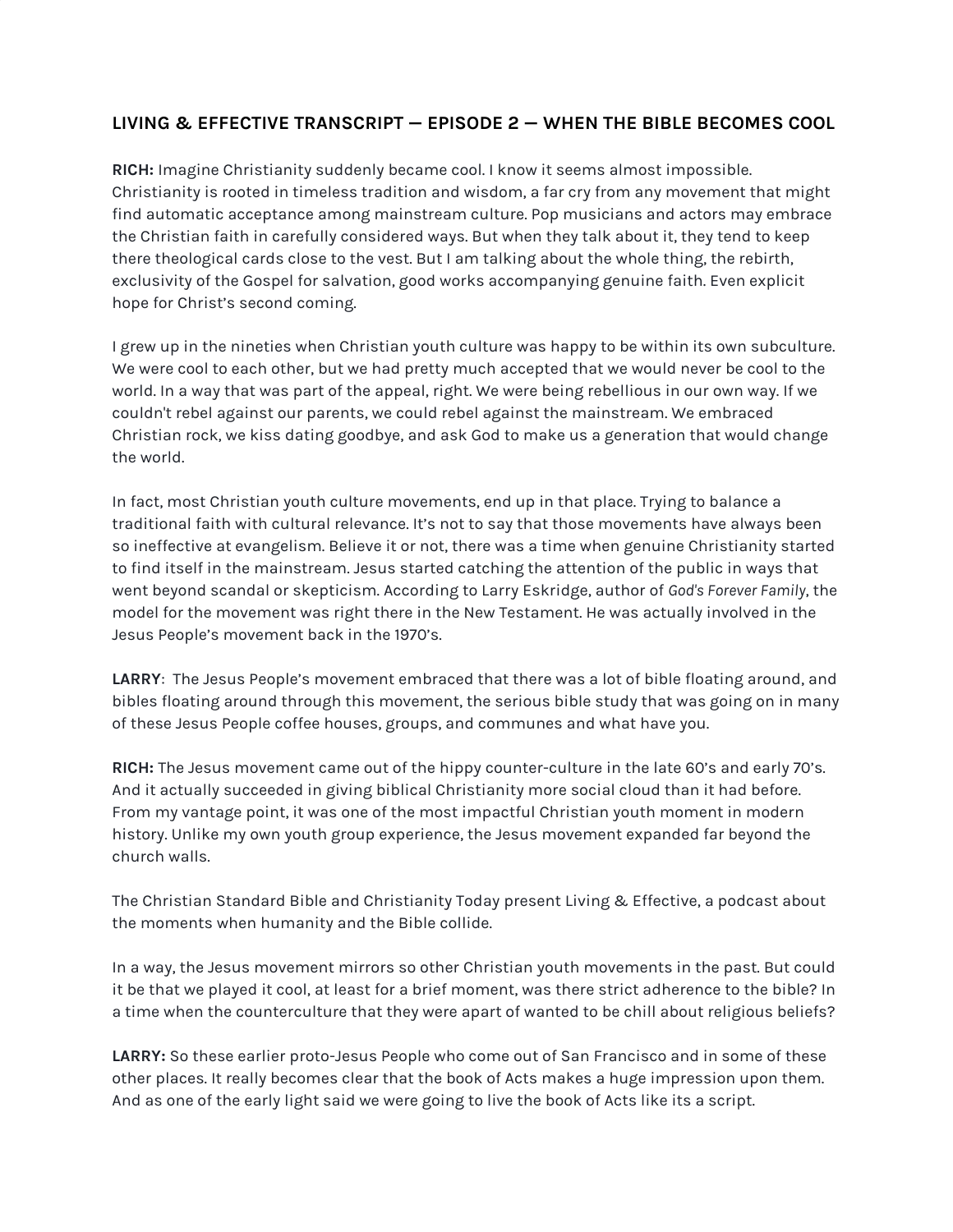**RICH:** But is trying to live out the Book of Acts setting the bar a little too high? After all, there is a lot of debate about just how much the modern day church is supposed to look like the church in acts. Some argue that a lot of the miraculous events that took place in the book of Acts were only meant for that period of time. There are a lot of things we just can't replicate from that time. Of course, it's this type of thinking that might explain why, young, idealistic Christians left there traditional churches in the first place. Those churches just weren't that optimistic that something big would happen in that day in time, in the same way, that these youth were.

Everything we see there is doesn't look anything like these churches that we visit, or maybe the church that I was raised in. What about this Acts chapter 2, with this Pentecost stuff, with these gifts of the spirit stuff? What about living in common? Which was the kind of stuff that was emerging in the counterculture, a communal movement, so that resonated. We see this and have this experience, and here it is right in the Bible. They want to do that too. The communal living sort of springs right out of the Bible into the Jesus movement.

In a sense, Christian youth of that time took the counterculture as an opportunity to embrace something that was a lot closer to the book of acts than their churches seemed to be. They really wanted to fill that gap, but it wasn't sure if they would be able to impact the culture in the way as the early church did, and if they did if the pay off would really even be worth it. I mean, would it really be as fulfilling and utopian as a community as they might expect? Well, they had a kind of an uphill battle, before they could even get close to finding out. It turns out the counterculture came preloaded with its own significant downsides.

**LARRY:** The sixties represented this period of rejection and a sort of breaking free from all of the restraints of straight society. Such as old social taboos, freeing up sexuality, experimentation with drugs. Which was a major part of the whole thing. As publicity around the movement grew, it becomes increasingly attractive to a lot of people who were A) seekers, but B) also people who were well adjusted in there own situations. A lot of runaway kids end up in San Francisco in the summer of 1976. It becomes chaos, the streets become cluttered, dirty, thousands of kids sleeping in the San Francisco night, on the street, they are freezing to death. Crime, venereal diseases are running rampant, people are on bad drug trips. It really becomes a negative sort of thing.

**RICH:** This was a challenging environment for the Jesus People to step into. But it also presented a pretty good opportunity for the Christian faith to be as seen in a new a light.

LARRY: It's out of that, that you get a core group of these sort of proto-hippies that are a little bit older than your average hippy, but are people that become converted, in the midst in all of this. Then begin to see what a mess they are seeing in San Francisco, start saying its the responsibility of the church to do something about this.

In the Bay Area what happens is that you get a number of evangelical pastors to form an organization to help some of these, sort of these, hip evangelist to work amongst their own people. John Mcdonald is a classmate of Billy Graham's, from Wheaton college, you have Ed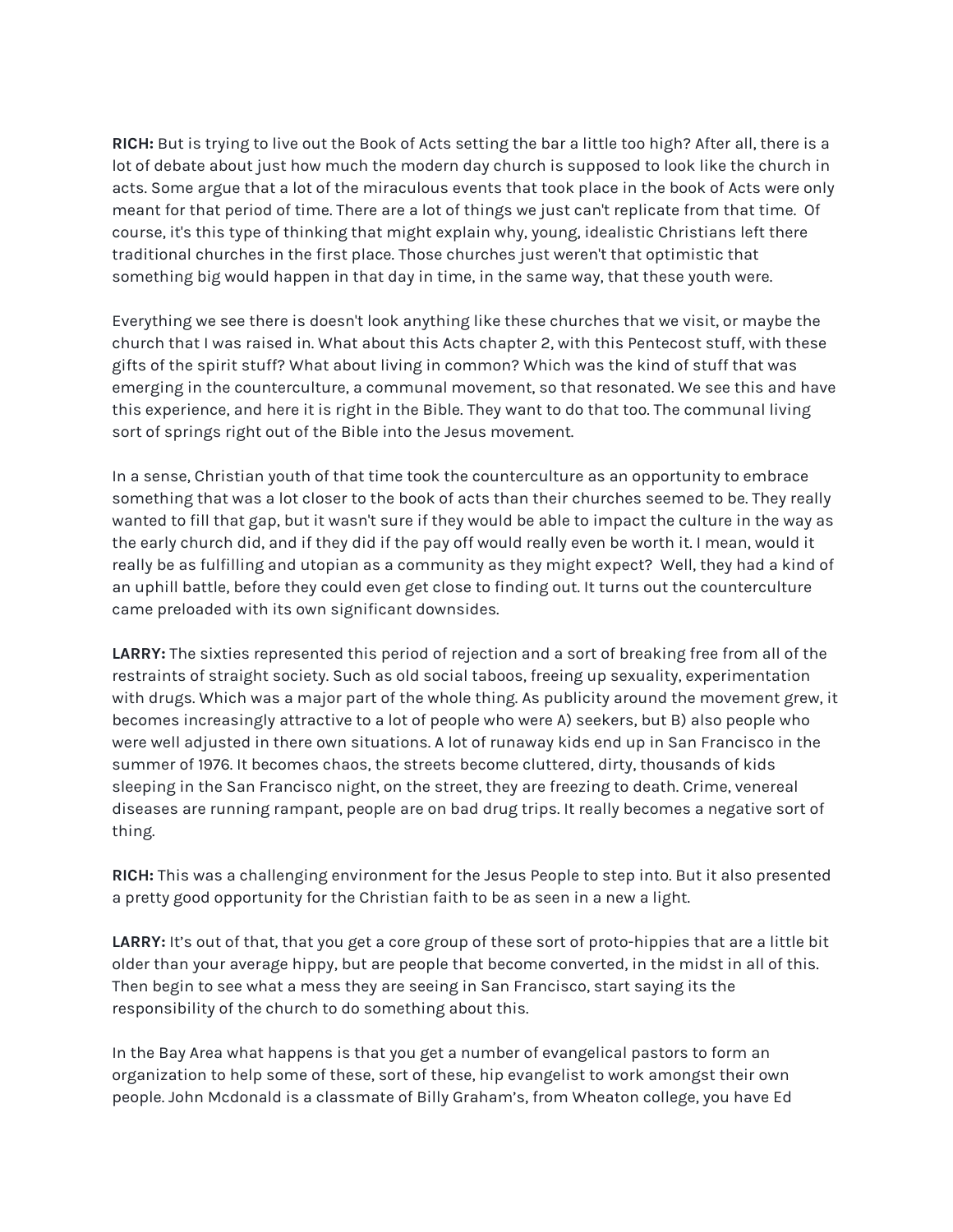Plowman, who eventually became the contributing news editor of Christianity Today. They are helping these other folks go to the streets, start communal homes. To help and connect with the hippies to feed them, point them in the direction of some sort hand up. But you also have other pockets where they youth culture is moving towards hippy. And are moving into, at that point, the contemporary drug culture.

So they begin to, try to reach out to those kids. In the process, there is a tendency to try to identify with the kids a little more and win them over. That usually means some kind of counter-culturally friendly manner, dress, language and what have you.

You also have a second, and what appears to have been a larger cohort of people, and these are the kids in the evangelical church, counter-culturally conservative churches. Who, let's face it, in the late sixties, maybe like rock and roll music and you kind of like the long hair and the fashions. While your church is telling you that these things are no-nos.

The Jesus People come along, and this is sort of a way to kind of survive the youth cultures in the seventies. You become a Jesus person! There is this whole group, a lot of high school kids, coming out of the church and suburban small towns. Of whom embrace the Jesus People personality as a way to be relevant. That it expresses Christianity in a way that they can understand, in a way that they like. Gives them a little elbow room for youth culture and a Christian baptized expression of youth culture.

**RICH:** A brief aside here on the concept of cool. I have this theory I would like to share with you, which I am sure is not unique to me. It just seems kind of self-evident. The theory is that there is this is the elusive ideal of cool, that has little to do with trends and everything to do with authenticity. That's way fads run drock like lava lamps and Fortnite tend to be seen as cool for brief moments while there are still new innovations. They become lame, when everyone's dads start dabbing or what have you.

And let's be clear about this, the hippy counterculture was actually cool and most likely the sincerity of that movement that made it cool. Most likely it was its sincerity that made it cool. You can say a lot about hippy counter-cultural, but you would be hard pressed to doubt that they were sincere.

These people believed that they could change the world. They just may not have fleshed out exactly how. But they believed that they could do it.

So it's sort of obvious why Christian youth tended to gravitate toward these trends. It's not so much that they actively wanted to be cool and relevant. I think it's just that they did relate and they liked this concept, they liked what they saw. It didn't mean they had to throw out everything they know about their faith. In fact, Jesus People were known for one particular belief, that would have been seen as potentially offensive to anyone who wasn't on board.

**LARRY:** Yeah, this is a serious, Gospel of explicitly...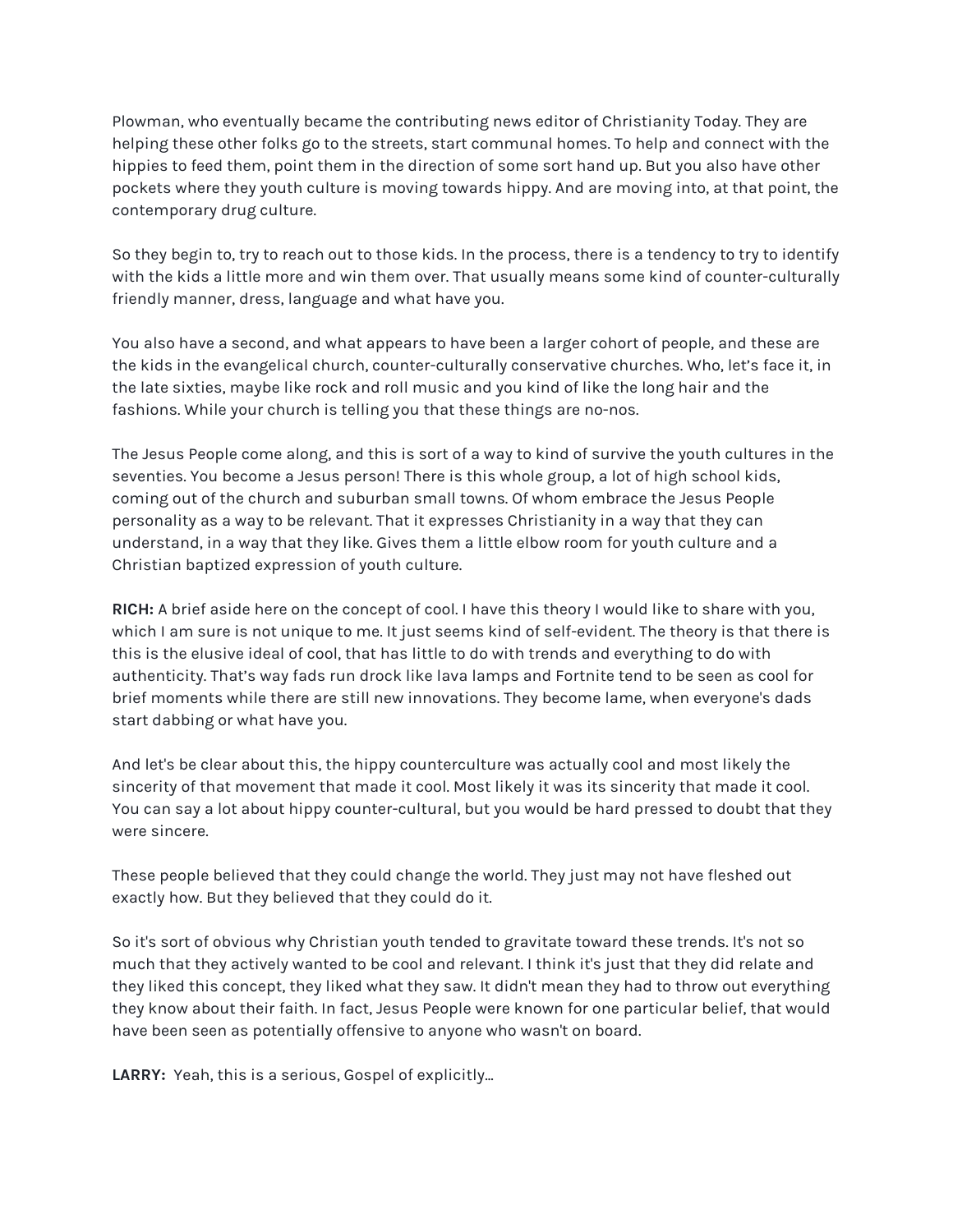## **RICH:** right!...

**LARRY:** ...The "Turn or Burn" message was huge. Certain groups emphasized it more than others but you know that the reality in most of the literature. That God was coming here, Jesus came to die for your sins to save you.

**RICH:** This didn't apply across the board, but if you think about it, in some ways, this made the Jesus People even cooler. It's hard to question there authenticity.

**LARRY:** Which is radical, in your face approach, amid the sort of hippy love and peace, "whatever your thing is, cool," mindset. They began flashing the one-way sign, which was the index finger held up, indicating one way to Jesus and one way to heaven.

**RICH:** Almost by accident, Jesus People begin looking like hippies and squares.

**LARRY:** The Rose Bowl parade on January 1, 1971. Billy Graham and Ruth Graham were the co-marshalls of the parade. There a bunch of the Jesus People showed up and began passing out there newspapers, passing out coffee and donuts to people on the parade route. Billy Graham starts returning this sign, now he has no clue what this is. Other people started doing this as well, with this upraised raised finger. This "number one" sort of thing, because Billy Graham has identified with Richard Dixon and that sort of conservative side of the social barricades. By the time that the parade was over, Billy Graham knew what was going on. He began to comment on this, and the press goes "wow." Now Billy Graham is in his heyday at this point. He is probably at the peak of his cultural appeal. That really began to get the newspapers and magazines curious about what was going on.

**RICH:** Unwittingly, the Jesus People movement had managed to introduce American youth culture to Billy Graham. Graham's openness to the movement gave him even more credibility with them and their peers. At that moment, it seemed that maybe these two, seemingly disparate circles in the venn diagram, we're moving closer and closer together. All of this was accomplished, remember, without compromise. Quite the opposite really. The one-way finger is like a brave thing to make your rallying cry, especially in hippy culture. Where everyone is looking all over the place for truth.

**LARRY:** People began thinking, "wow, these Jesus freaks are coming up and they are very insistent, we can rap with them, we can talk with them, and everything is all good. There are very insistent, Jesus is the way and the truth and the life, that's it!

**RICH:** It's here that we see how the Jesus Movement's use of the book of the acts as a script, goes well beyond the communal living, and the overturning of traditions. They also embraced that same uncompromising approach to truth claims that the apostles did. Not only did that approach seem edgy and authentic, but to many of that time, it offered a kind of oasis of certainty. When everything else was called into Question.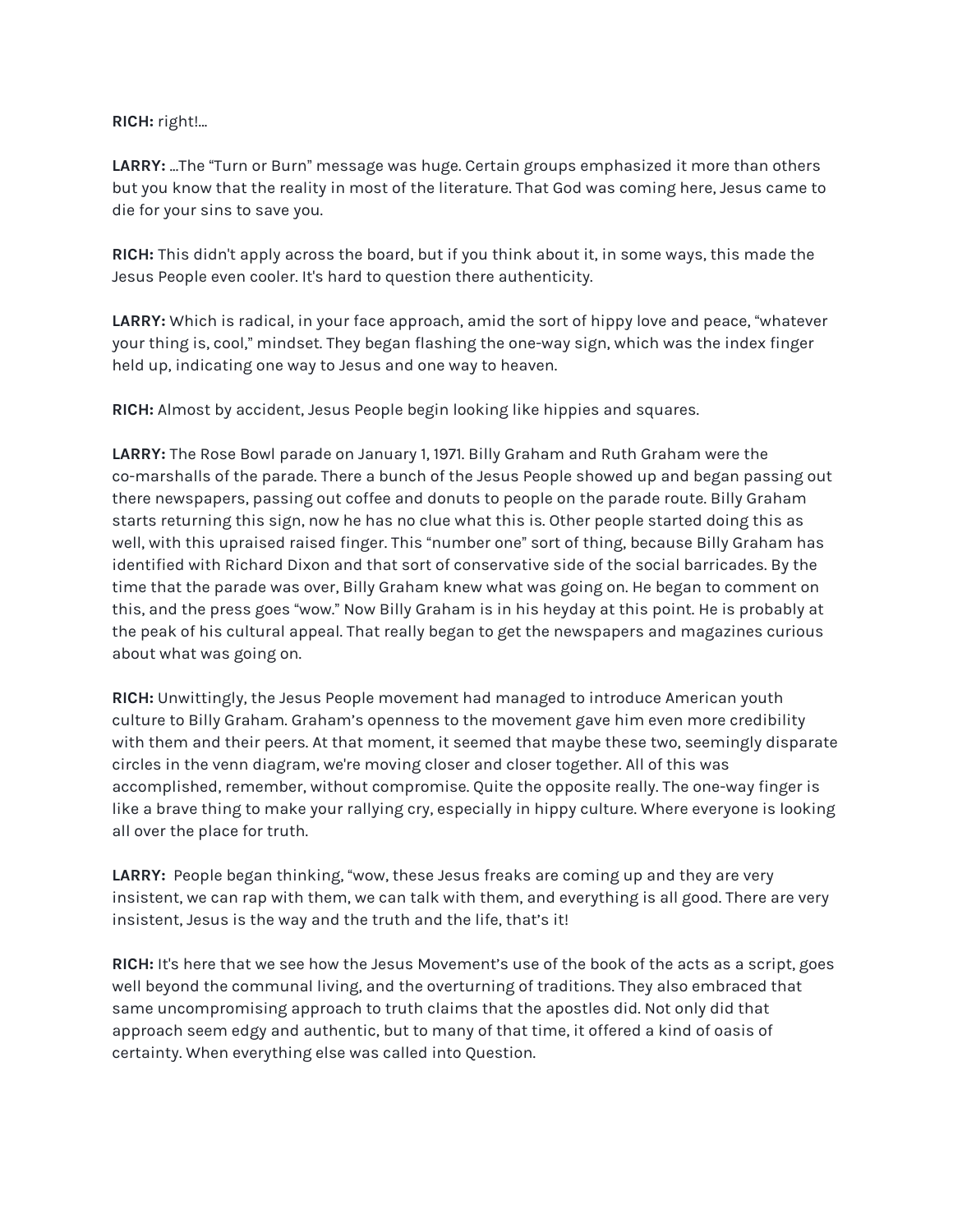Perhaps the most well-known impact that the Jesus People had was in the music community. Years later, specifically in the late seventies. The movement had mostly fizzled out, but Bob Dylan came to Christ. As sort of the legacy of the Jesus People movement. Whether or not his faith lasted beyond that era has been debated, and he has reverted to a more enigmatic approach to expressing his belief for decades now. Yet he is a complicated figure but the Jesus People movement is complicated. That in a way, there are sort of trapped between balancing these two very combative elements of culture at once. They are doing so in a way that feels authentic and coherent. And the complicated nature of Bob Dylan's story really draws out just how complex the Jesus People's movement impact really is.

**LARRY:** Dylan's conversion traces back to Jesus People folks. Ken Gullickson - who was one of the pastors at Calvary Chapel in Costa Mesa - had at this point become involved with some of the congregations of the Vineyard. They had a bible study, and Bob Dylan began to attend this Bible study. Went through their Bible survey course. That was where he was getting a lot of his Biblical input for Slow Train Coming and a lot of his subsequent albums. Afterward, his Christian faith was fed by a lot of these Jesus People.

**RICH:** So if what happened with Billy Graham was a sign of the movements early influence on church people. I think Dylan's story serves as a reminder that influence was longer lasting with those that were outside of the church.

**GREG:** What seemed to be this, amazing, natural phenomenon, this sort of young persons alternative to the Timothy Leary "tune in, drop out" LSD drug culture kind of thing.

**RICH:** This is Dr. Greg Thornbury, author of *Why Should the Devil Have all of the Good Music*.

"You had signature events like the Expo 1972, at the Cotton Bowl, where Billy Graham had finally got on board, and 120,000 kids at the Cotton Bowl in Dallas, and Bill Bright was involved. You had people like Larry Norman and Kris Kristofferson and Johnny Cash playing the music.

**RICH:** When the mainstream church started to embrace instead of pushing back against what youth culture had to offer, mountains could be moved.

**GREG:** It seemed for a moment in time, as though Jesus could be a thing that would be the nation together, rather than tear it apart.

**RICH:** Of course, while the model of the church we see in Acts is full of all kinds of inspiring, positive stories the story of the early church doesn't come without its fair share of negativity. The church of Acts was buffeted from all sides, from the Pharisees, from the legalistic super apostles and the more worldly crowd.

On the one hand, people can't help but respect an authentic and transparent faith. On the other hand, there are some things about the true faith that just annoy people. We see this play in really play out in really specific ways in Dylan's career.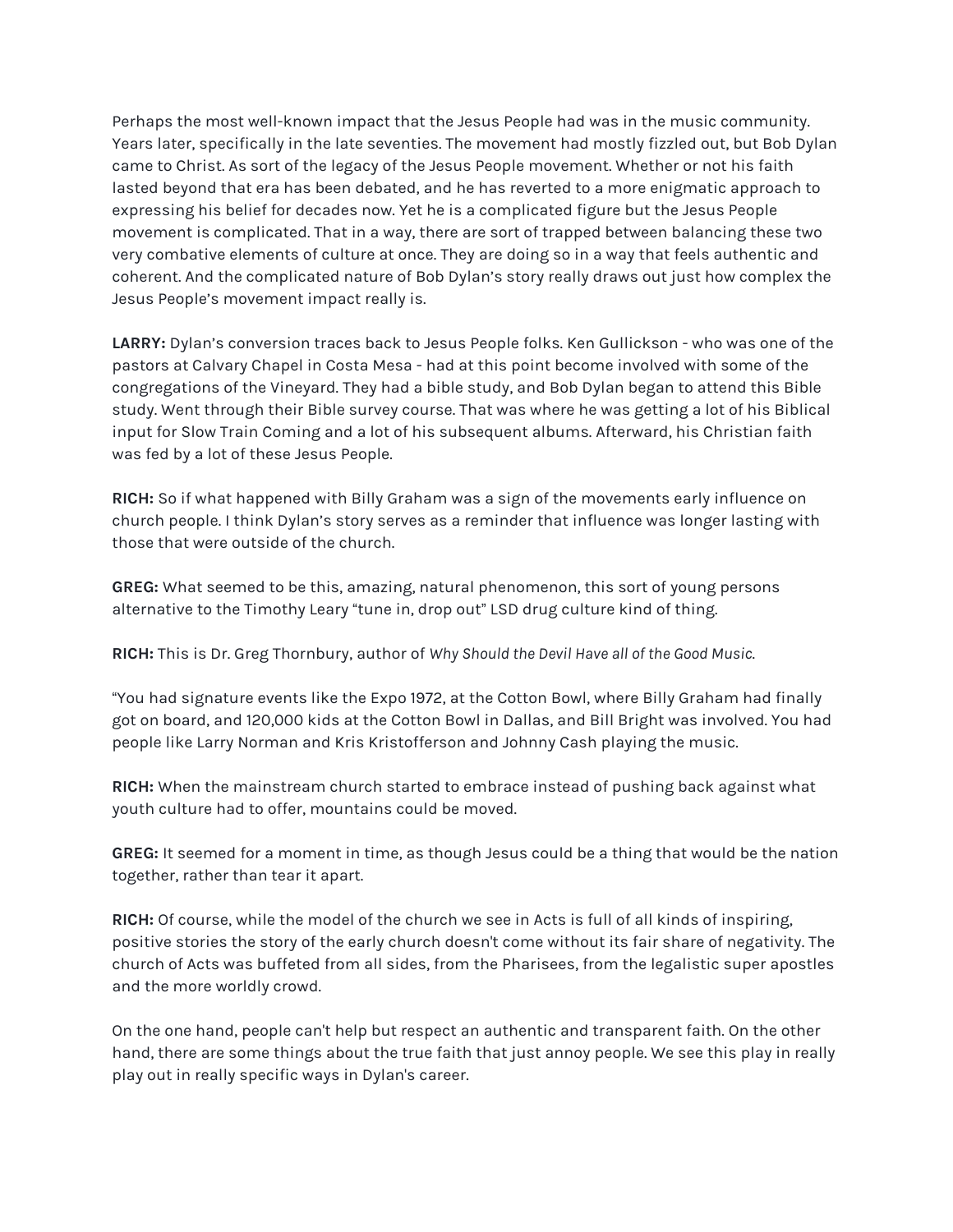**GREG:** They just released a box set of Dylan's gospel years, he sounds like a charismatic preacher. His most famous song was "You Gotta Serve Somebody": *It may be the devil or the Lord, but you are going to serve somebody*. You can't serve two masters. God will not be mocked. It was very biblical language.

**RICH:** By all accounts, Dylan appeared to be born again. While fans were committed and passionate about the old Bob Dylan. The new Bob Dylan rubbed a lot of people the wrong way.

What was the reaction of the fans?

**GREG:** "Horror"

**RICH:** Horror?

**GREG:** They were completely thrown overboard, shocked, people didn't know what was going on. When it happened it was absolutely devastating and people were booing at his concerts.

**RICH:** Why were they so upset?

**GREG:** Well because he wasn't Bob Dylan anymore. Bob Dylan was supposed to be this sort of outlaw, who sat on his own fence post and whistled his own tune. His music had always been very evocative, it was socially conscious, but it wasn't preachy. All of a sudden, he is preaching at people.

**RICH:** You would have thought that Dylan's endorsement of the Bible would have increased Christianity's social standing at that time. Instead, religion was seen as a passing fad. By that time, around 1979, the novelty had just worn off. What was once cool was now just crowded. The longer it lasts, the more opportunity people had to jump on the bandwagon. The movement had ultimately lost its edge.

**GREG:** It's just like a game of telephone. Once it gets passed down the line about 20 or 30 times the message doesn't have the intensity or the sharpness of the original vision of the people who started it. It becomes kind of banal.

**RICH:** Believe it or not, that is right out of the book of Acts too. A lot of times we look at the whole story of Acts as a success story about the church. It is also a series of case studies as to how they handled mundane process problems, scandal, and conflict with the outside world. After the honeymoon phase, the church found itself confronted with spiritual leaders who persecuted them because they were jealous.

Spiritual leaders who tried to capitalize on the movement. Starving widows, racial tensions, the first martyr, and the dude who martyred that guy, wanted to become an apostle himself. To deal with that whole thing Paul and Barnabas get into a big fight. Not to mention, half the sermons they are preaching basically makes everybody listening mad. They spend a lot of time running away from people in general.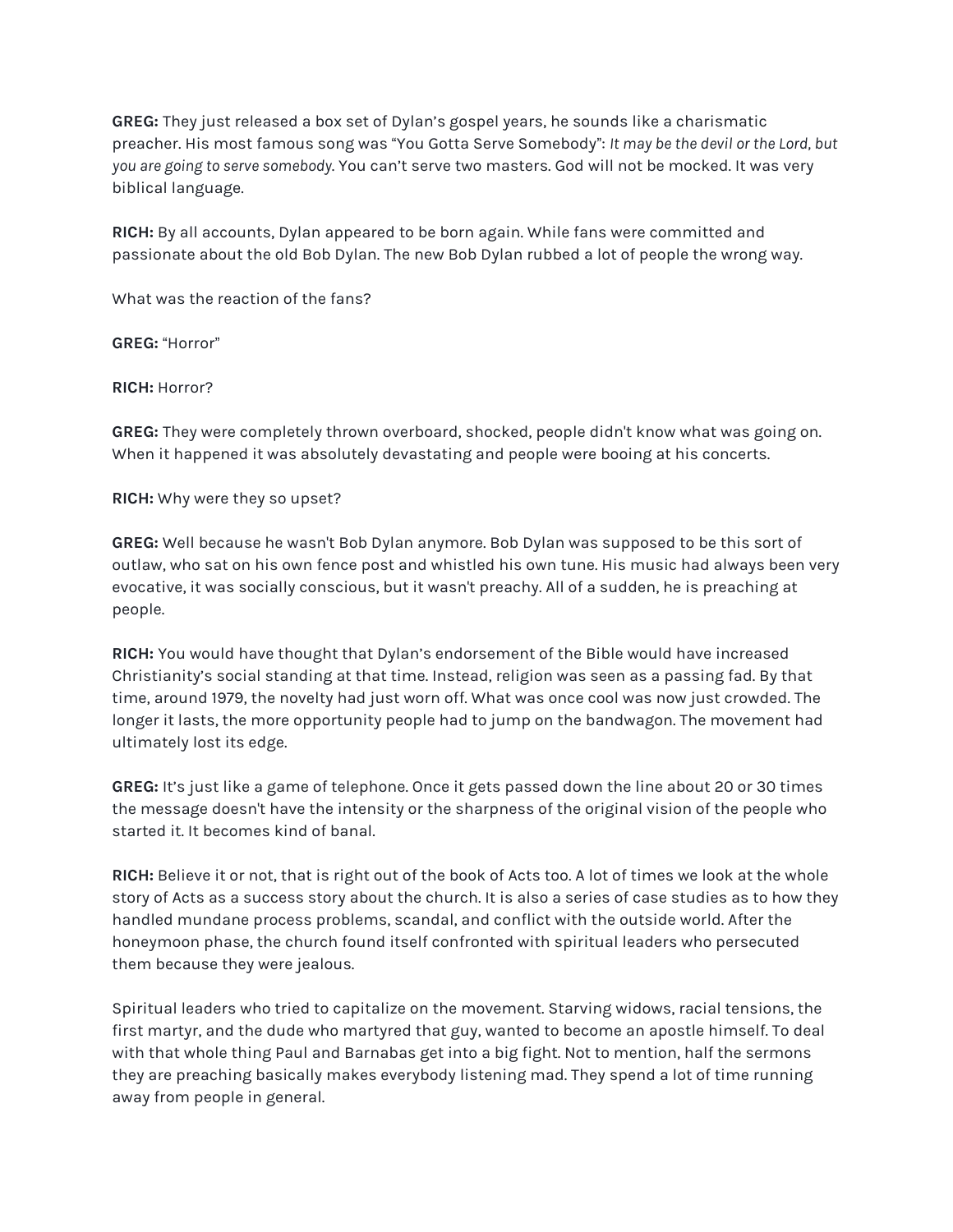You get the point.

whatever the time period, being a part of the Jesus movement is not easy. Maybe that's the point, maybe part of what makes the Jesus movement impactful in the first place is the degree to which they open themselves up to critique from both sides.

I asked Trevin Wax, the author of *This Is Our Time* and the director of Bibles and reference at Lifeway, to help me figure out exactly what to make of the model that Jesus Movement left us.

**TREVIN:** It was a full embrace of the Word of God – a fresh embrace of God's Word and the desire to live according to God's Word.This was compelling to some in the Christian church and some in the Hippy world. At the same time, it was pulling against both of those worlds as well. In all of the places where God's Word was running up against both the church culture of the day, that was in some case more inclined to promote and to perpetuate certain man-made traditions, and going up against the societal views of the day. To put forth views that were out of step with mainstream traditional culture.

**RICH:** Ironically, some of the only tangible vestiges of this anti-institutional movement are the anti-institutional movements that they spawned. Namely, the Vineyard and Calvary Chapel, maybe that's for the best. Maybe it isn't the end of the world that the movement faded as quickly as it exploded onto the scene.

The Jesus People weren't fighting to shore up cultural influence for the long hall. They were trying to be faithful to God's Word, as it was revealed to them. That put them right in the middle of those who valued tradition and those who valued change. Like the apostle Paul and the rest of the early church leaders, they confronted the assumptions of people on both sides of their movement base. With nothing but scripture to make their case. That kind of bravery comes with its own reward.

One of the benefits of youth culture is the ability to see with clarity the errors of those who have come before. This is particularly true with the Jesus Movement.

**GREG:** The Jesus movement was very socially minded and conscious. This was a way of bringing Martin Luther King's beloved community to a largely white community, and recognizing the sins of the institutional church of the past.

On the next episode of Living and Effective, the Jesus Movement recognized that when it comes to the institutional church's role in the Civil Rights Movement, there was a lot for the church to reckon with. But while most of the early church fell silent in those early days of racial strife, God was using the Bible to stir up a kind of supernatural bravely.

**GUEST FROM NEXT EPISODE:** You could be arrested, you could be maced, you could be beaten. You could see yourself in Bible verses like Psalm 23, "walking through the valley of the shadow of death." If God is for us, who can be against us?